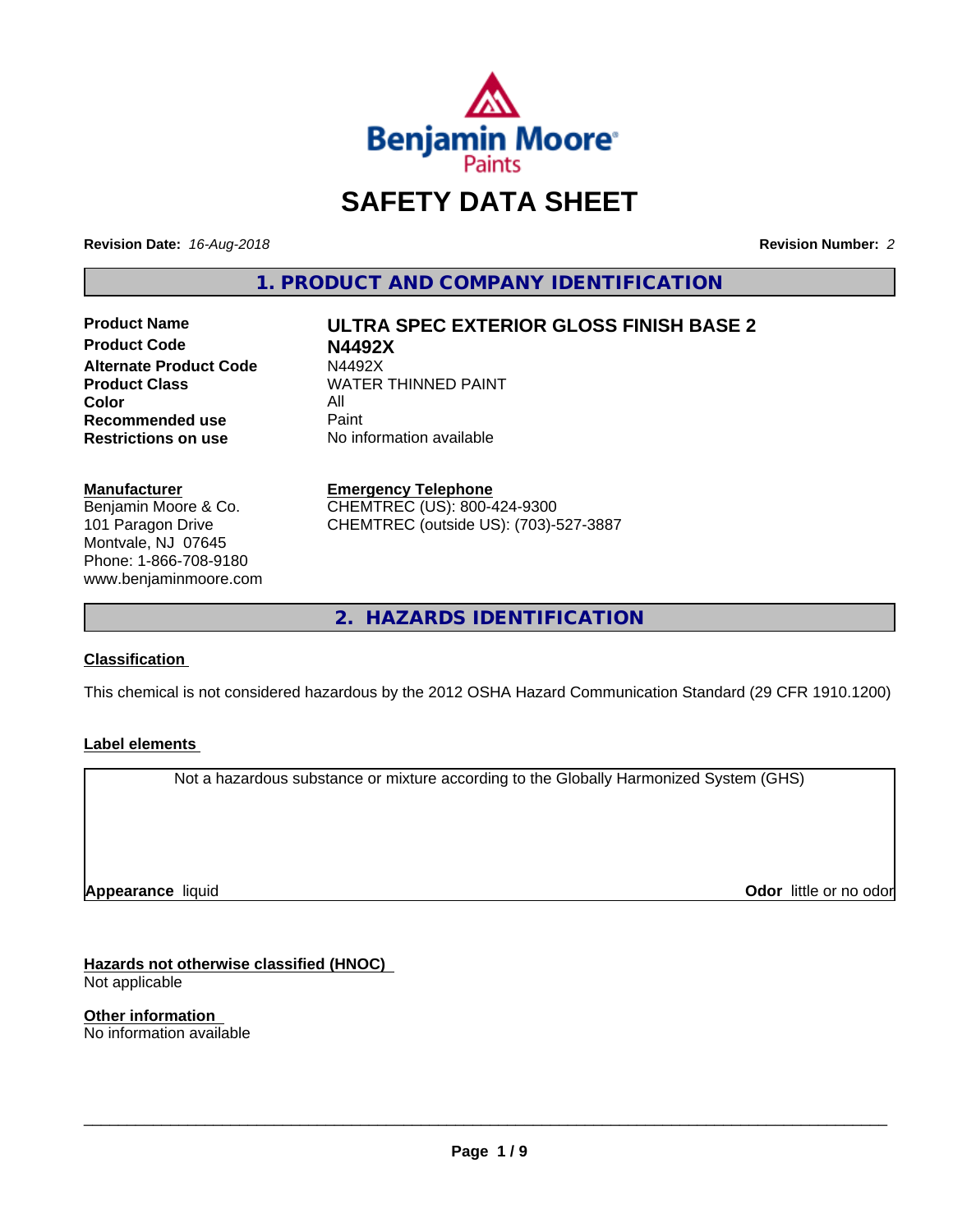# **3. COMPOSITION INFORMATION ON COMPONENTS**

| <b>Chemical name</b>                                                         | CAS No.    | Weight-% |
|------------------------------------------------------------------------------|------------|----------|
| Titanium dioxide                                                             | 13463-67-7 |          |
| Zinc oxide                                                                   | 1314-13-2  |          |
| Kaolin                                                                       | 1332-58-7  |          |
| Propanoic acid, 2-methyl-, monoester with<br>2,2,4-trimethyl-1,3-pentanediol | 25265-77-4 |          |
| Sodium C14-C16 olefin sulfonate                                              | 68439-57-6 | 0.5      |

|                                                                        |                                 | <b>4. FIRST AID MEASURES</b>                                                                                                                 |
|------------------------------------------------------------------------|---------------------------------|----------------------------------------------------------------------------------------------------------------------------------------------|
| <b>General Advice</b>                                                  |                                 | No hazards which require special first aid measures.                                                                                         |
| <b>Eye Contact</b>                                                     | physician.                      | Rinse thoroughly with plenty of water for at least 15 minutes and consult a                                                                  |
| <b>Skin Contact</b>                                                    | contaminated clothes and shoes. | Wash off immediately with soap and plenty of water while removing all                                                                        |
| <b>Inhalation</b>                                                      |                                 | Move to fresh air. If symptoms persist, call a physician.                                                                                    |
| Ingestion                                                              | if necessary.                   | Clean mouth with water and afterwards drink plenty of water. Consult a physician                                                             |
| <b>Most Important</b><br><b>Symptoms/Effects</b>                       | None known.                     |                                                                                                                                              |
| <b>Notes To Physician</b>                                              | Treat symptomatically.          |                                                                                                                                              |
|                                                                        |                                 | 5. FIRE-FIGHTING MEASURES                                                                                                                    |
| <b>Suitable Extinguishing Media</b>                                    |                                 | Use extinguishing measures that are appropriate to local<br>circumstances and the surrounding environment.                                   |
| <b>Protective Equipment And Precautions For</b><br><b>Firefighters</b> |                                 | As in any fire, wear self-contained breathing apparatus<br>pressure-demand, MSHA/NIOSH (approved or equivalent)<br>and full protective gear. |
| <b>Specific Hazards Arising From The Chemical</b>                      |                                 | Closed containers may rupture if exposed to fire or<br>extreme heat.                                                                         |
| <b>Sensitivity To Mechanical Impact</b>                                |                                 | No                                                                                                                                           |
| <b>Sensitivity To Static Discharge</b>                                 |                                 | No                                                                                                                                           |
| <b>Flash Point Data</b>                                                |                                 |                                                                                                                                              |

**Flammability Limits In Air**

Not applicable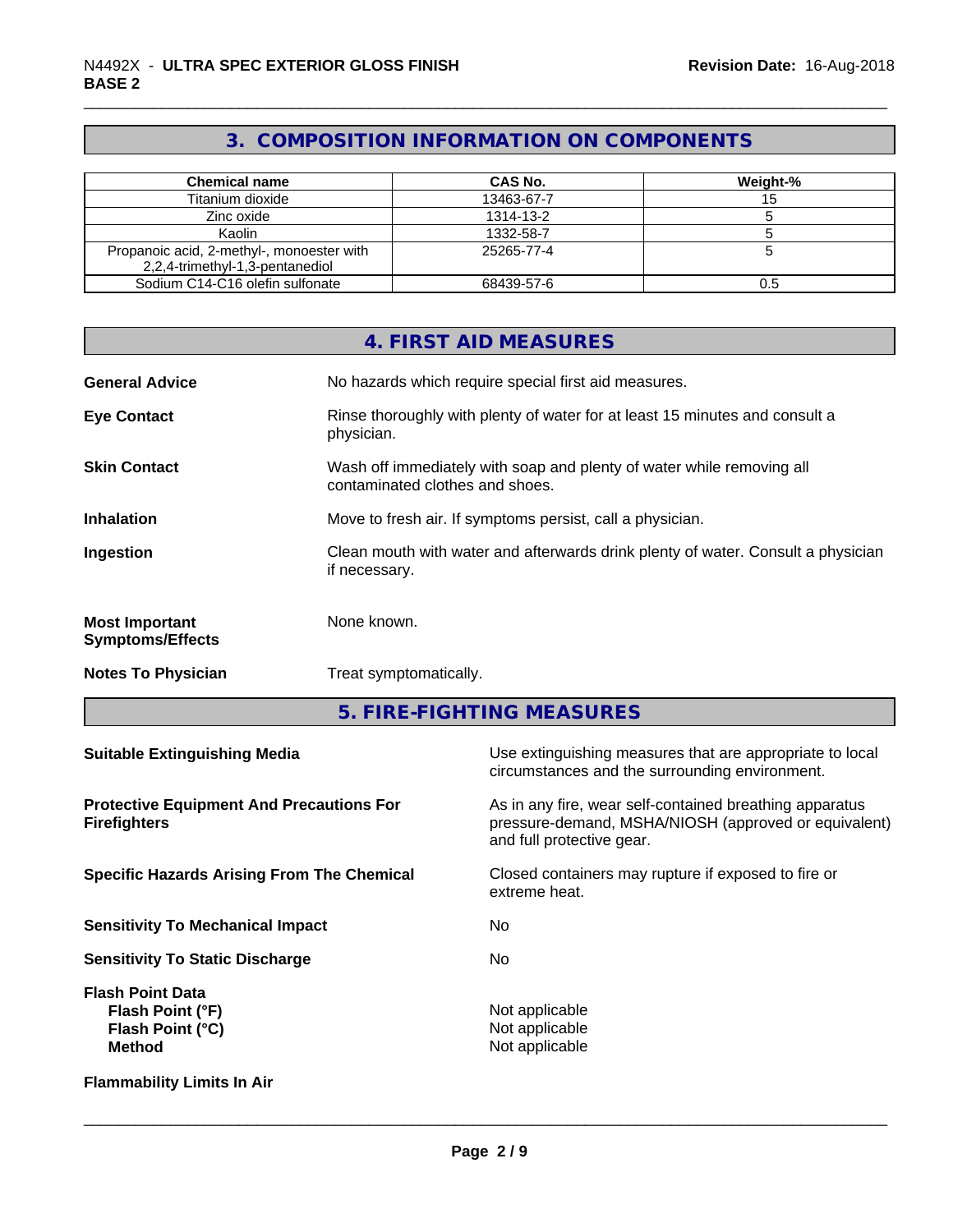#### **Lower flammability limit:** Not applicable **Upper flammability limit:** Not applicable

**NFPA Health:** 1 **Flammability:** 0 **Instability:** 0 **Special:** Not Applicable

#### **NFPA Legend**

- 0 Not Hazardous
- 1 Slightly
- 2 Moderate
- 3 High
- 4 Severe

*The ratings assigned are only suggested ratings, the contractor/employer has ultimate responsibilities for NFPA ratings where this system is used.*

*Additional information regarding the NFPA rating system is available from the National Fire Protection Agency (NFPA) at www.nfpa.org.*

#### **6. ACCIDENTAL RELEASE MEASURES**

| <b>Personal Precautions</b>      | Avoid contact with skin, eyes and clothing. Ensure adequate ventilation.                                                                                                         |
|----------------------------------|----------------------------------------------------------------------------------------------------------------------------------------------------------------------------------|
| <b>Other Information</b>         | Prevent further leakage or spillage if safe to do so.                                                                                                                            |
| <b>Environmental precautions</b> | See Section 12 for additional Ecological Information.                                                                                                                            |
| <b>Methods for Cleaning Up</b>   | Soak up with inert absorbent material. Sweep up and shovel into suitable<br>containers for disposal.                                                                             |
|                                  | 7. HANDLING AND STORAGE                                                                                                                                                          |
| <b>Handling</b>                  | Avoid contact with skin, eyes and clothing. Avoid breathing vapors, spray mists or<br>sanding dust. In case of insufficient ventilation, wear suitable respiratory<br>equipment. |
| <b>Storage</b>                   | Keep container tightly closed. Keep out of the reach of children.                                                                                                                |
| <b>Incompatible Materials</b>    | No information available                                                                                                                                                         |
|                                  |                                                                                                                                                                                  |

# **8. EXPOSURE CONTROLS/PERSONAL PROTECTION**

#### **Exposure Limits**

| <b>Chemical name</b> | <b>ACGIH TLV</b>           | <b>OSHA PEL</b>            |
|----------------------|----------------------------|----------------------------|
| Titanium dioxide     | 10 mg/m $3$ - TWA          | 15 mg/m $3$ - TWA          |
| Zinc oxide           | $2 \text{ mg/m}^3$ - TWA   | 5 mg/m <sup>3</sup> - TWA  |
|                      | $10 \text{ mg/m}^3$ - STEL | 15 mg/m $3$ - TWA          |
| Kaolin               | $2 \text{ mg/m}^3$ - TWA   | 15 mg/m <sup>3</sup> - TWA |
|                      |                            | $5 \text{ mg/m}^3$ - TWA   |

#### **Legend**

ACGIH - American Conference of Governmental Industrial Hygienists Exposure Limits OSHA - Occupational Safety & Health Administration Exposure Limits N/E - Not Established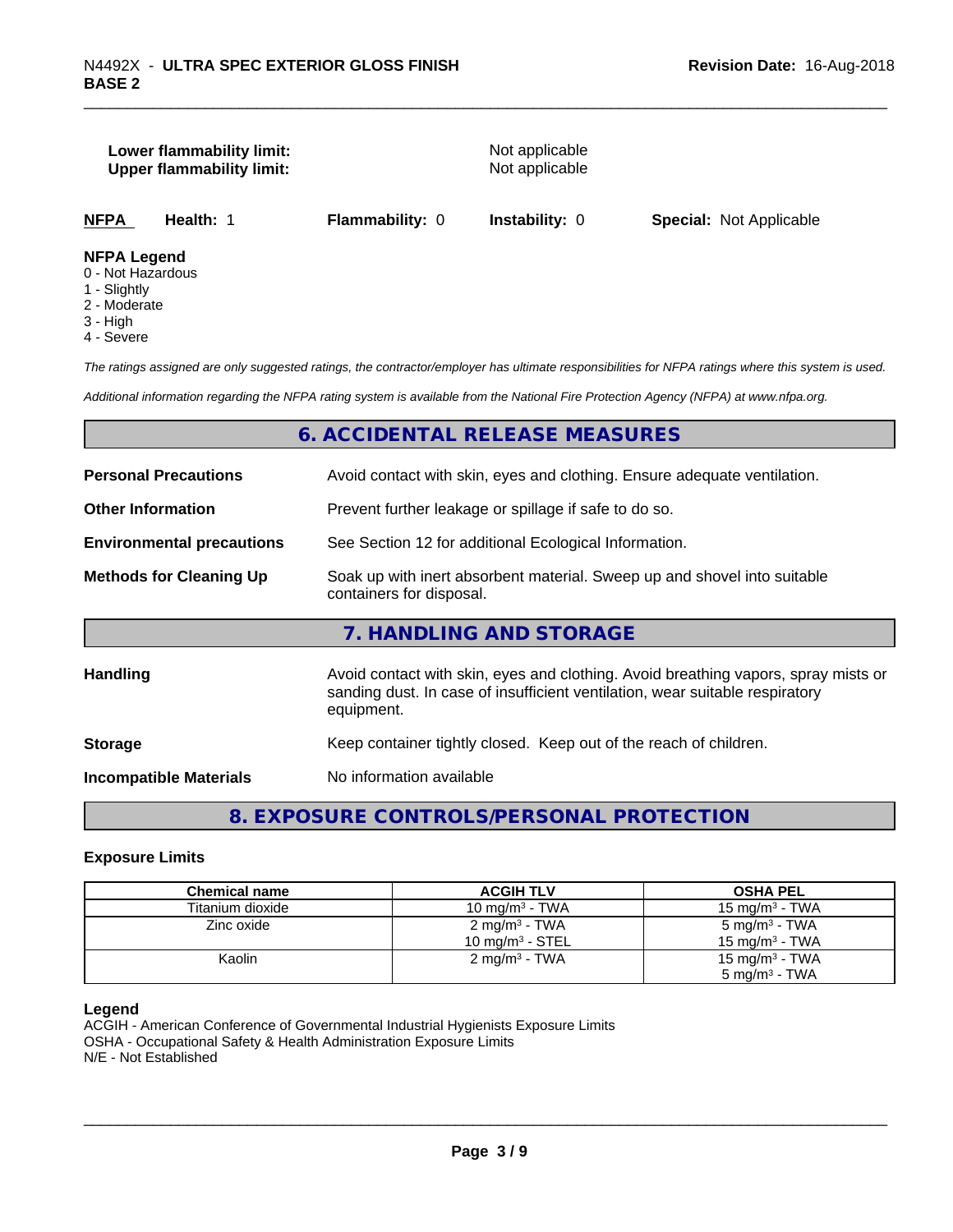| <b>Engineering Measures</b>          | Ensure adequate ventilation, especially in confined areas.                                                                          |  |  |
|--------------------------------------|-------------------------------------------------------------------------------------------------------------------------------------|--|--|
| <b>Personal Protective Equipment</b> |                                                                                                                                     |  |  |
| <b>Eye/Face Protection</b>           | Safety glasses with side-shields.                                                                                                   |  |  |
| <b>Skin Protection</b>               | Protective gloves and impervious clothing.                                                                                          |  |  |
| <b>Respiratory Protection</b>        | In case of insufficient ventilation wear suitable respiratory equipment.                                                            |  |  |
| <b>Hygiene Measures</b>              | Avoid contact with skin, eyes and clothing. Remove and wash contaminated<br>clothing before re-use. Wash thoroughly after handling. |  |  |

## **9. PHYSICAL AND CHEMICAL PROPERTIES**

| Appearance                           | liquid                   |
|--------------------------------------|--------------------------|
| Odor                                 | little or no odor        |
| <b>Odor Threshold</b>                | No information available |
| Density (Ibs/gal)                    | $9.6 - 10.0$             |
| <b>Specific Gravity</b>              | $1.15 - 1.20$            |
| рH                                   | No information available |
| <b>Viscosity (cps)</b>               | No information available |
| Solubility(ies)                      | No information available |
| <b>Water solubility</b>              | No information available |
| <b>Evaporation Rate</b>              | No information available |
| Vapor pressure @20 °C (kPa)          | No information available |
| Vapor density                        | No information available |
| Wt. % Solids                         | $40 - 50$                |
| Vol. % Solids                        | $35 - 45$                |
| Wt. % Volatiles                      | $50 - 60$                |
| Vol. % Volatiles                     | $55 - 65$                |
| <b>VOC Regulatory Limit (g/L)</b>    | < 50                     |
| <b>Boiling Point (°F)</b>            | 212                      |
| <b>Boiling Point (°C)</b>            | 100                      |
| <b>Freezing Point (°F)</b>           | 32                       |
| <b>Freezing Point (°C)</b>           | 0                        |
| Flash Point (°F)                     | Not applicable           |
| Flash Point (°C)                     | Not applicable           |
| <b>Method</b>                        | Not applicable           |
| Flammability (solid, gas)            | Not applicable           |
| <b>Upper flammability limit:</b>     | Not applicable           |
| Lower flammability limit:            | Not applicable           |
| <b>Autoignition Temperature (°F)</b> | No information available |
| <b>Autoignition Temperature (°C)</b> | No information available |
| Decomposition Temperature (°F)       | No information available |
| Decomposition Temperature (°C)       | No information available |
| <b>Partition coefficient</b>         | No information available |

# **10. STABILITY AND REACTIVITY**

**Reactivity Not Applicable Not Applicable** 

**Chemical Stability Chemical Stability** Stable under normal conditions.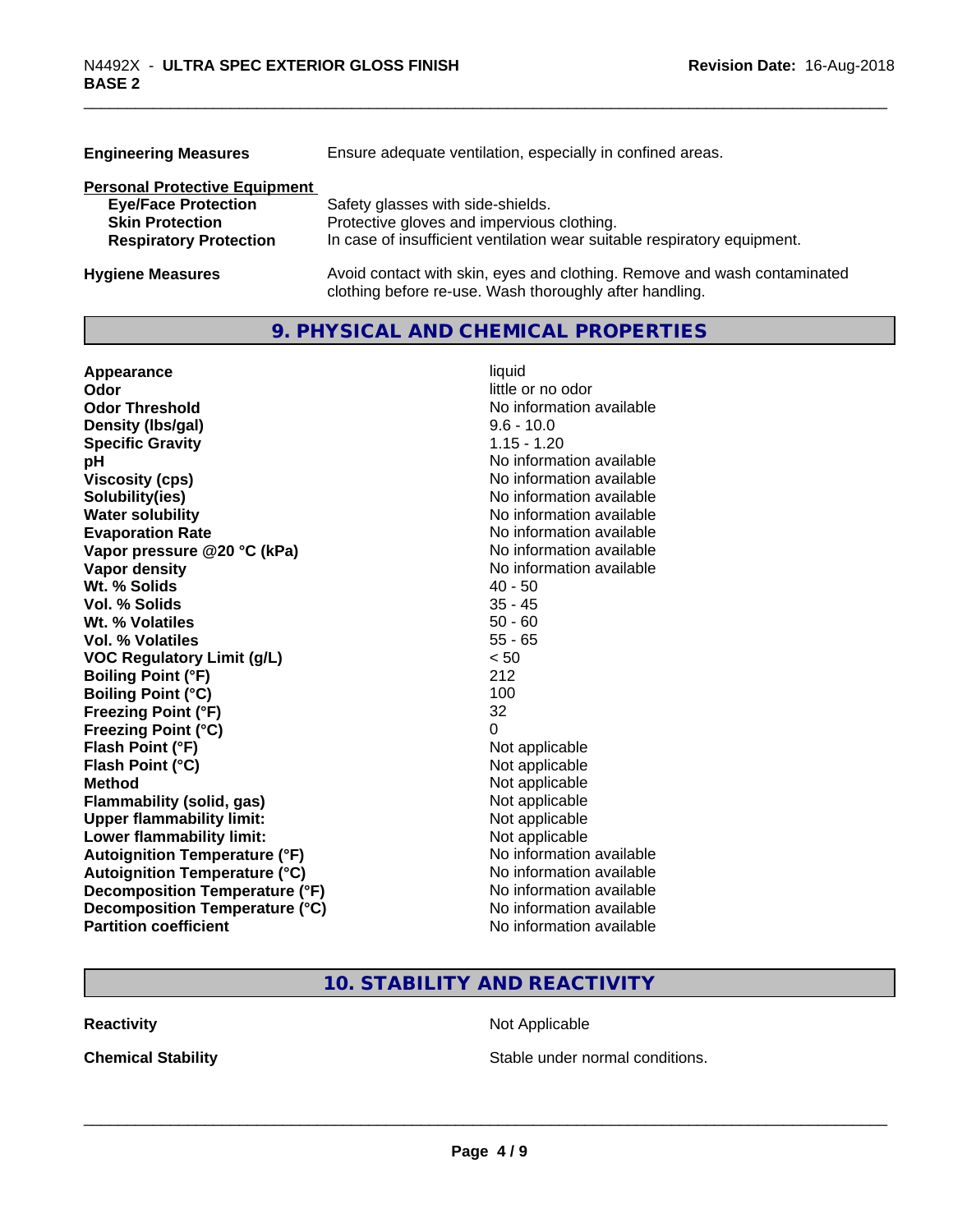| <b>Conditions to avoid</b>                                                                                                                                                                                                                                                                                                                                                                                              |                                                                                                                                                                                                                                                                                                                                                                                                         | Prevent from freezing.                                                                                                                                               |
|-------------------------------------------------------------------------------------------------------------------------------------------------------------------------------------------------------------------------------------------------------------------------------------------------------------------------------------------------------------------------------------------------------------------------|---------------------------------------------------------------------------------------------------------------------------------------------------------------------------------------------------------------------------------------------------------------------------------------------------------------------------------------------------------------------------------------------------------|----------------------------------------------------------------------------------------------------------------------------------------------------------------------|
| <b>Incompatible Materials</b>                                                                                                                                                                                                                                                                                                                                                                                           |                                                                                                                                                                                                                                                                                                                                                                                                         | No materials to be especially mentioned.                                                                                                                             |
| <b>Hazardous Decomposition Products</b>                                                                                                                                                                                                                                                                                                                                                                                 |                                                                                                                                                                                                                                                                                                                                                                                                         | None under normal use.                                                                                                                                               |
| Possibility of hazardous reactions                                                                                                                                                                                                                                                                                                                                                                                      |                                                                                                                                                                                                                                                                                                                                                                                                         | None under normal conditions of use.                                                                                                                                 |
|                                                                                                                                                                                                                                                                                                                                                                                                                         |                                                                                                                                                                                                                                                                                                                                                                                                         | 11. TOXICOLOGICAL INFORMATION                                                                                                                                        |
| <b>Product Information</b>                                                                                                                                                                                                                                                                                                                                                                                              |                                                                                                                                                                                                                                                                                                                                                                                                         |                                                                                                                                                                      |
| Information on likely routes of exposure                                                                                                                                                                                                                                                                                                                                                                                |                                                                                                                                                                                                                                                                                                                                                                                                         |                                                                                                                                                                      |
| <b>Principal Routes of Exposure</b>                                                                                                                                                                                                                                                                                                                                                                                     | Eye contact, skin contact and inhalation.                                                                                                                                                                                                                                                                                                                                                               |                                                                                                                                                                      |
| <b>Acute Toxicity</b>                                                                                                                                                                                                                                                                                                                                                                                                   |                                                                                                                                                                                                                                                                                                                                                                                                         |                                                                                                                                                                      |
| <b>Product Information</b>                                                                                                                                                                                                                                                                                                                                                                                              | No information available                                                                                                                                                                                                                                                                                                                                                                                |                                                                                                                                                                      |
| Symptoms related to the physical, chemical and toxicological characteristics                                                                                                                                                                                                                                                                                                                                            |                                                                                                                                                                                                                                                                                                                                                                                                         |                                                                                                                                                                      |
| <b>Symptoms</b>                                                                                                                                                                                                                                                                                                                                                                                                         | No information available                                                                                                                                                                                                                                                                                                                                                                                |                                                                                                                                                                      |
|                                                                                                                                                                                                                                                                                                                                                                                                                         |                                                                                                                                                                                                                                                                                                                                                                                                         | Delayed and immediate effects as well as chronic effects from short and long-term exposure                                                                           |
| Eye contact<br><b>Skin contact</b><br><b>Inhalation</b><br>Ingestion<br><b>Sensitization</b><br><b>Neurological Effects</b><br><b>Mutagenic Effects</b><br><b>Reproductive Effects</b><br><b>Developmental Effects</b><br><b>Target organ effects</b><br><b>STOT - single exposure</b><br><b>STOT - repeated exposure</b><br>Other adverse effects<br><b>Aspiration Hazard</b><br><b>Numerical measures of toxicity</b> | May cause slight irritation.<br>skin and cause irritation.<br>May cause irritation of respiratory tract.<br>No information available<br>No information available.<br>No information available.<br>No information available.<br>No information available.<br>No information available.<br>No information available.<br>No information available<br>No information available.<br>No information available | Substance may cause slight skin irritation. Prolonged or repeated contact may dry<br>Ingestion may cause gastrointestinal irritation, nausea, vomiting and diarrhea. |
| The following values are calculated based on chapter 3.1 of the GHS document                                                                                                                                                                                                                                                                                                                                            |                                                                                                                                                                                                                                                                                                                                                                                                         |                                                                                                                                                                      |
| <b>ATEmix (oral)</b><br><b>ATEmix (dermal)</b>                                                                                                                                                                                                                                                                                                                                                                          | 55853 mg/kg<br>1350542 mg/kg                                                                                                                                                                                                                                                                                                                                                                            |                                                                                                                                                                      |
| <b>Component Information</b><br>Titanium dioxide<br>LD50 Oral: > 10000 mg/kg (Rat)<br>Zinc oxide<br>LD50 Oral: 5000 mg/kg (Rat)                                                                                                                                                                                                                                                                                         |                                                                                                                                                                                                                                                                                                                                                                                                         |                                                                                                                                                                      |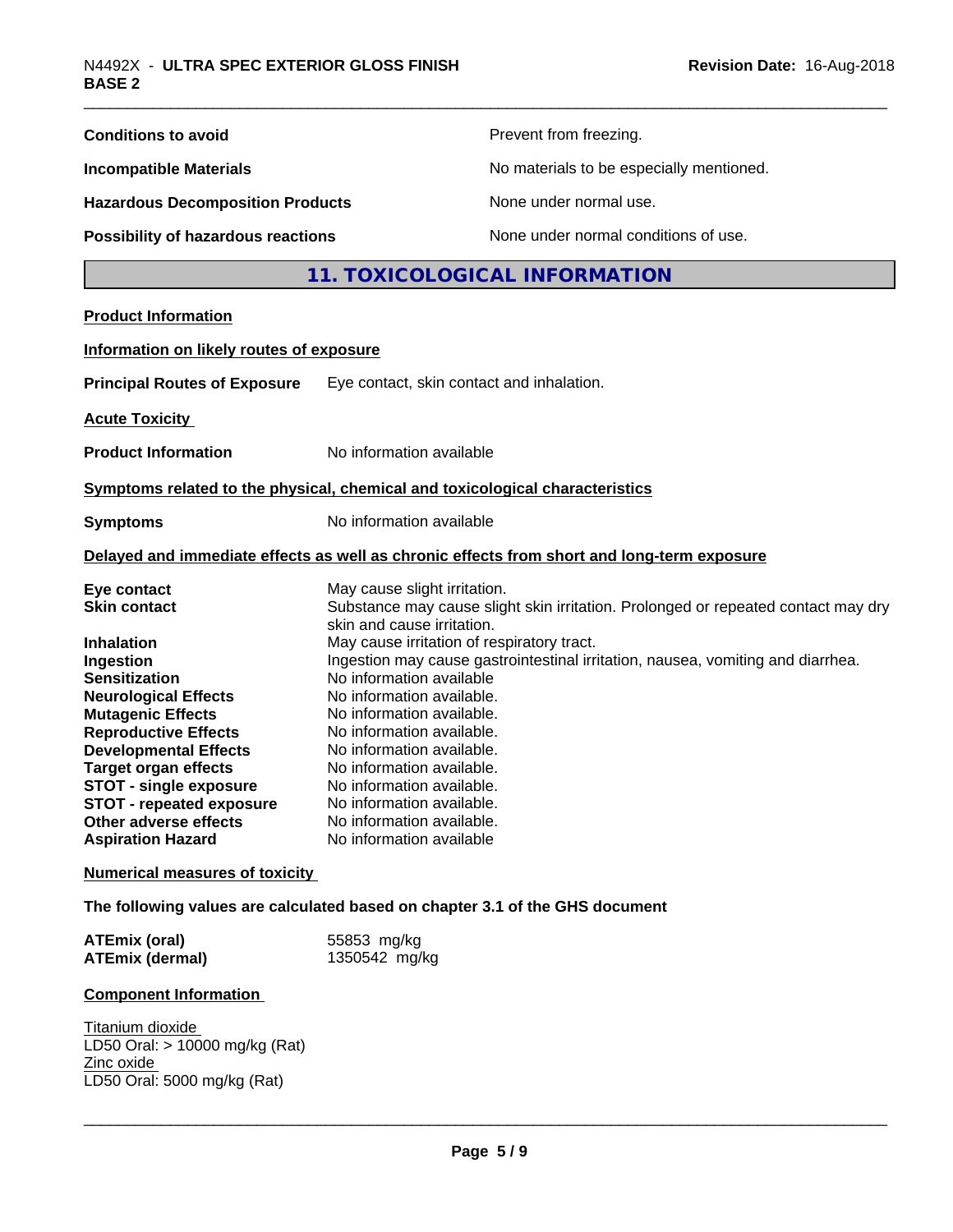LC50 Inhalation (Dust):  $> 5700$  mg/m<sup>3</sup> (Rat, 4 hr.) Kaolin LD50 Oral: > 5000 mg/kg (Rat)

#### **Carcinogenicity**

*The information below indicateswhether each agency has listed any ingredient as a carcinogen:.*

| <b>Chemical name</b> | <b>IARC</b>                    | <b>NTP</b> | ດເ⊔∧<br>UJNA   |
|----------------------|--------------------------------|------------|----------------|
|                      | .<br>2B<br>-<br>Possible Human |            | Listed<br>____ |
| Titanium<br>dioxide  | Carcinogen                     |            |                |

• Although IARC has classified titanium dioxide as possibly carcinogenic to humans (2B), their summary concludes: "No significant exposure to titanium dioxide is thought to occur during the use of products in which titanium dioxide is bound to other materials, such as paint."

#### **Legend**

IARC - International Agency for Research on Cancer NTP - National Toxicity Program OSHA - Occupational Safety & Health Administration

**12. ECOLOGICAL INFORMATION**

### **Ecotoxicity Effects**

The environmental impact of this product has not been fully investigated.

#### **Product Information**

#### **Acute Toxicity to Fish**

No information available

#### **Acute Toxicity to Aquatic Invertebrates**

No information available

#### **Acute Toxicity to Aquatic Plants**

No information available

#### **Persistence / Degradability**

No information available.

#### **Bioaccumulation**

No information available.

#### **Mobility in Environmental Media**

No information available.

#### **Ozone**

No information available

#### **Component Information**

#### **Acute Toxicity to Fish**

Titanium dioxide  $LC50:$  > 1000 mg/L (Fathead Minnow - 96 hr.)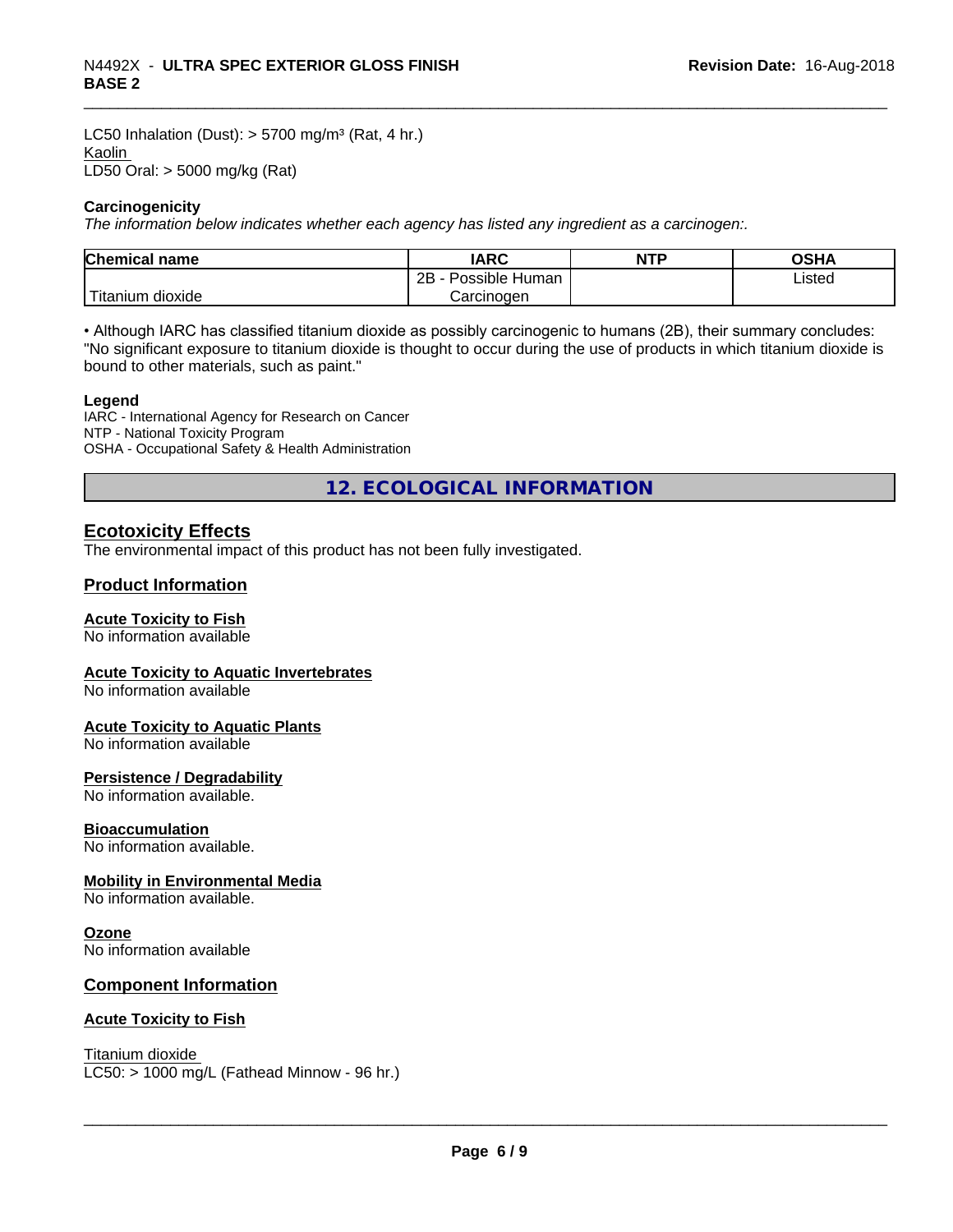#### **Acute Toxicity to Aquatic Invertebrates**

No information available

#### **Acute Toxicity to Aquatic Plants**

No information available

|                              | 13. DISPOSAL CONSIDERATIONS                                                                                                                                                                                               |
|------------------------------|---------------------------------------------------------------------------------------------------------------------------------------------------------------------------------------------------------------------------|
| <b>Waste Disposal Method</b> | Dispose of in accordance with federal, state, and local regulations. Local<br>requirements may vary, consult your sanitation department or state-designated<br>environmental protection agency for more disposal options. |
|                              | 14. TRANSPORT INFORMATION                                                                                                                                                                                                 |
| <b>DOT</b>                   | Not regulated                                                                                                                                                                                                             |
| <b>ICAO/IATA</b>             | Not regulated                                                                                                                                                                                                             |
| <b>IMDG/IMO</b>              | Not regulated                                                                                                                                                                                                             |
|                              | 15. REGULATORY INFORMATION                                                                                                                                                                                                |

#### **International Inventories**

| <b>TSCA: United States</b> | Yes - All components are listed or exempt. |
|----------------------------|--------------------------------------------|
| <b>DSL: Canada</b>         | Yes - All components are listed or exempt. |

#### **Federal Regulations**

#### **SARA 311/312 hazardous categorization**

| Acute health hazard               | No |
|-----------------------------------|----|
| Chronic Health Hazard             | Nο |
| Fire hazard                       | N٥ |
| Sudden release of pressure hazard | Nο |
| Reactive Hazard                   | N٥ |

#### **SARA 313**

Section 313 of Title III of the Superfund Amendments and Reauthorization Act of 1986 (SARA). This product contains a chemical or chemicals which are subject to the reporting requirements of the Act and Title 40 of the Code of Federal Regulations, Part 372:

| <b>Chemical name</b> | CAS No.   | Weight-% | <b>CERCLA/SARA 313</b>     |
|----------------------|-----------|----------|----------------------------|
|                      |           |          | (de minimis concentration) |
| Zinc oxide           | 1314-13-2 |          |                            |

 $\overline{\phantom{a}}$  ,  $\overline{\phantom{a}}$  ,  $\overline{\phantom{a}}$  ,  $\overline{\phantom{a}}$  ,  $\overline{\phantom{a}}$  ,  $\overline{\phantom{a}}$  ,  $\overline{\phantom{a}}$  ,  $\overline{\phantom{a}}$  ,  $\overline{\phantom{a}}$  ,  $\overline{\phantom{a}}$  ,  $\overline{\phantom{a}}$  ,  $\overline{\phantom{a}}$  ,  $\overline{\phantom{a}}$  ,  $\overline{\phantom{a}}$  ,  $\overline{\phantom{a}}$  ,  $\overline{\phantom{a}}$ 

#### **Clean Air Act,Section 112 Hazardous Air Pollutants (HAPs) (see 40 CFR 61)**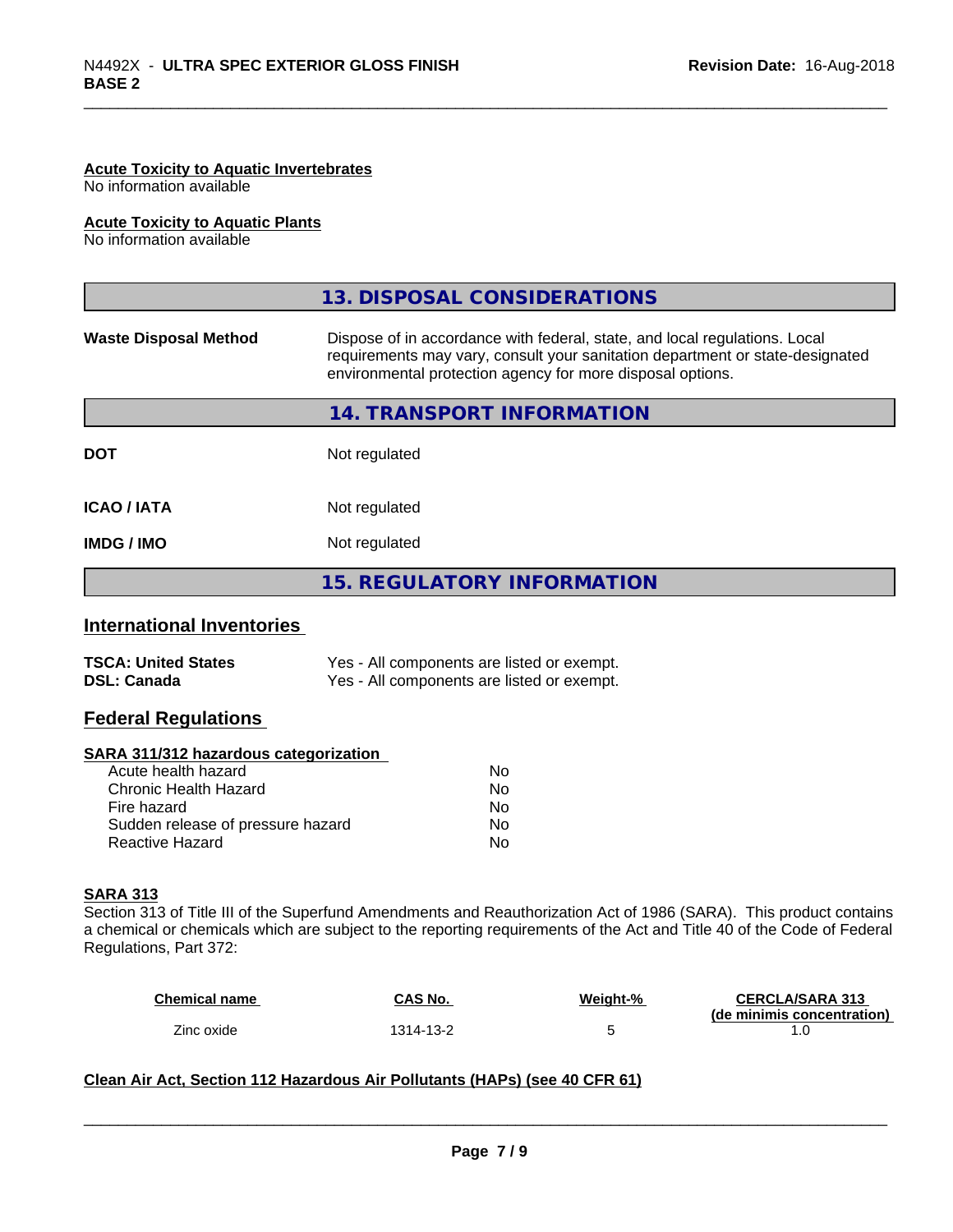This product contains the following HAPs:

*None*

# **US State Regulations**

#### **California Proposition 65**

**AN** WARNING: Cancer and Reproductive Harm– www.P65warnings.ca.gov

#### **State Right-to-Know**

| <b>Chemical name</b> | <b>Massachusetts</b> | <b>New Jersey</b> | Pennsylvania |
|----------------------|----------------------|-------------------|--------------|
| Titanium dioxide     |                      |                   |              |
| Zinc oxide           |                      |                   |              |
| Kaolin               |                      |                   |              |

#### **Legend**

X - Listed

# **16. OTHER INFORMATION**

**HMIS** - **Health:** 1 **Flammability:** 0 **Reactivity:** 0 **PPE:** -

#### **HMIS Legend**

- 0 Minimal Hazard
- 1 Slight Hazard
- 2 Moderate Hazard
- 3 Serious Hazard
- 4 Severe Hazard
- \* Chronic Hazard
- X Consult your supervisor or S.O.P. for "Special" handling instructions.

*Note: The PPE rating has intentionally been left blank. Choose appropriate PPE that will protect employees from the hazards the material will present under the actual normal conditions of use.*

*Caution: HMISÒ ratings are based on a 0-4 rating scale, with 0 representing minimal hazards or risks, and 4 representing significant hazards or risks. Although HMISÒ ratings are not required on MSDSs under 29 CFR 1910.1200, the preparer, has chosen to provide them. HMISÒ ratings are to be used only in conjunction with a fully implemented HMISÒ program by workers who have received appropriate HMISÒ training. HMISÒ is a registered trade and service mark of the NPCA. HMISÒ materials may be purchased exclusively from J. J. Keller (800) 327-6868.*

 **WARNING!** If you scrape, sand, or remove old paint, you may release lead dust. LEAD IS TOXIC. EXPOSURE TO LEAD DUST CAN CAUSE SERIOUS ILLNESS, SUCH AS BRAIN DAMAGE, ESPECIALLY IN CHILDREN. PREGNANT WOMEN SHOULD ALSO AVOID EXPOSURE.Wear a NIOSH approved respirator to control lead exposure. Clean up carefully with a HEPA vacuum and a wet mop. Before you start, find out how to protect yourself and your family by contacting the National Lead Information Hotline at 1-800-424-LEAD or log on to www.epa.gov/lead.

**Prepared By** Product Stewardship Department Benjamin Moore & Co. 101 Paragon Drive